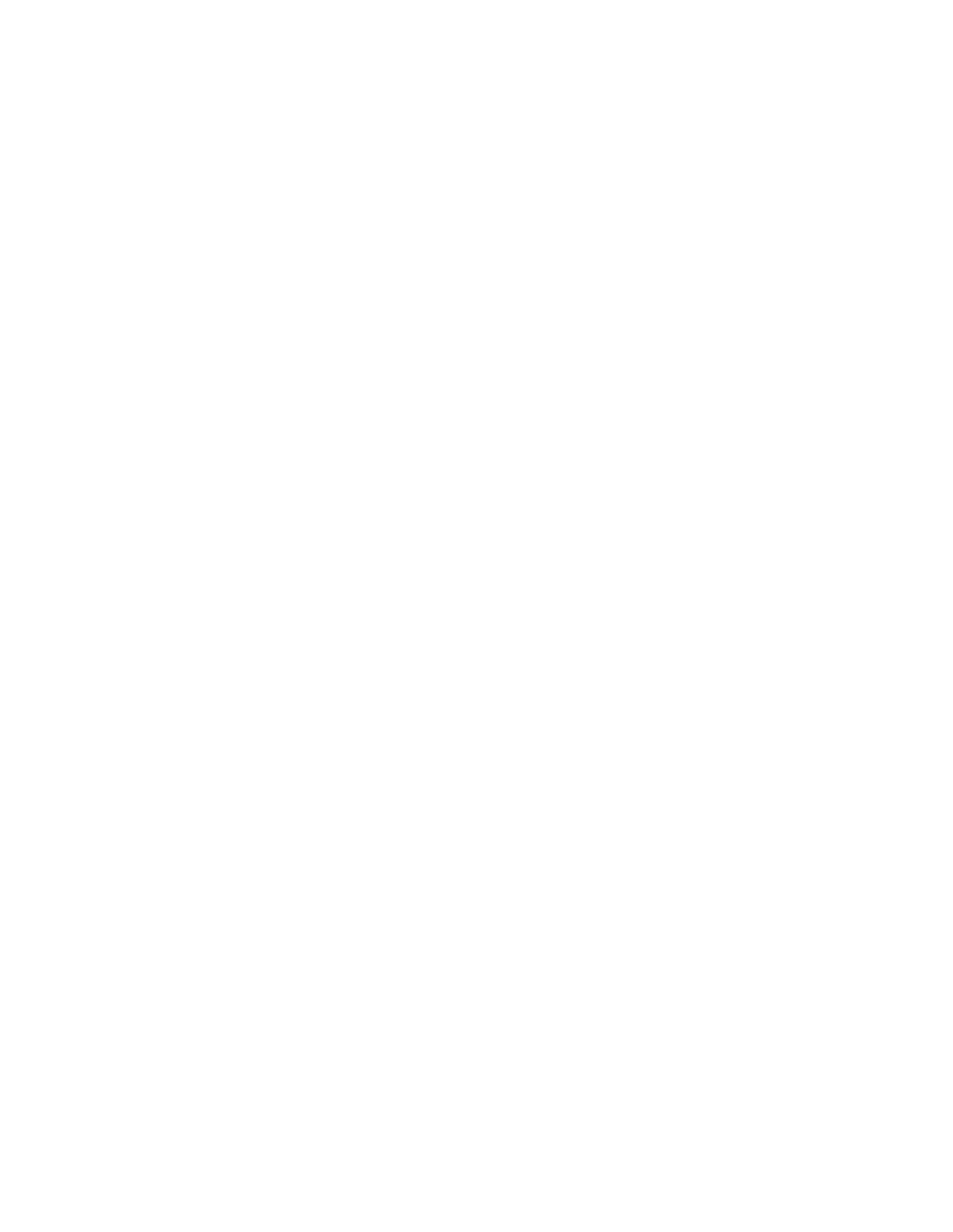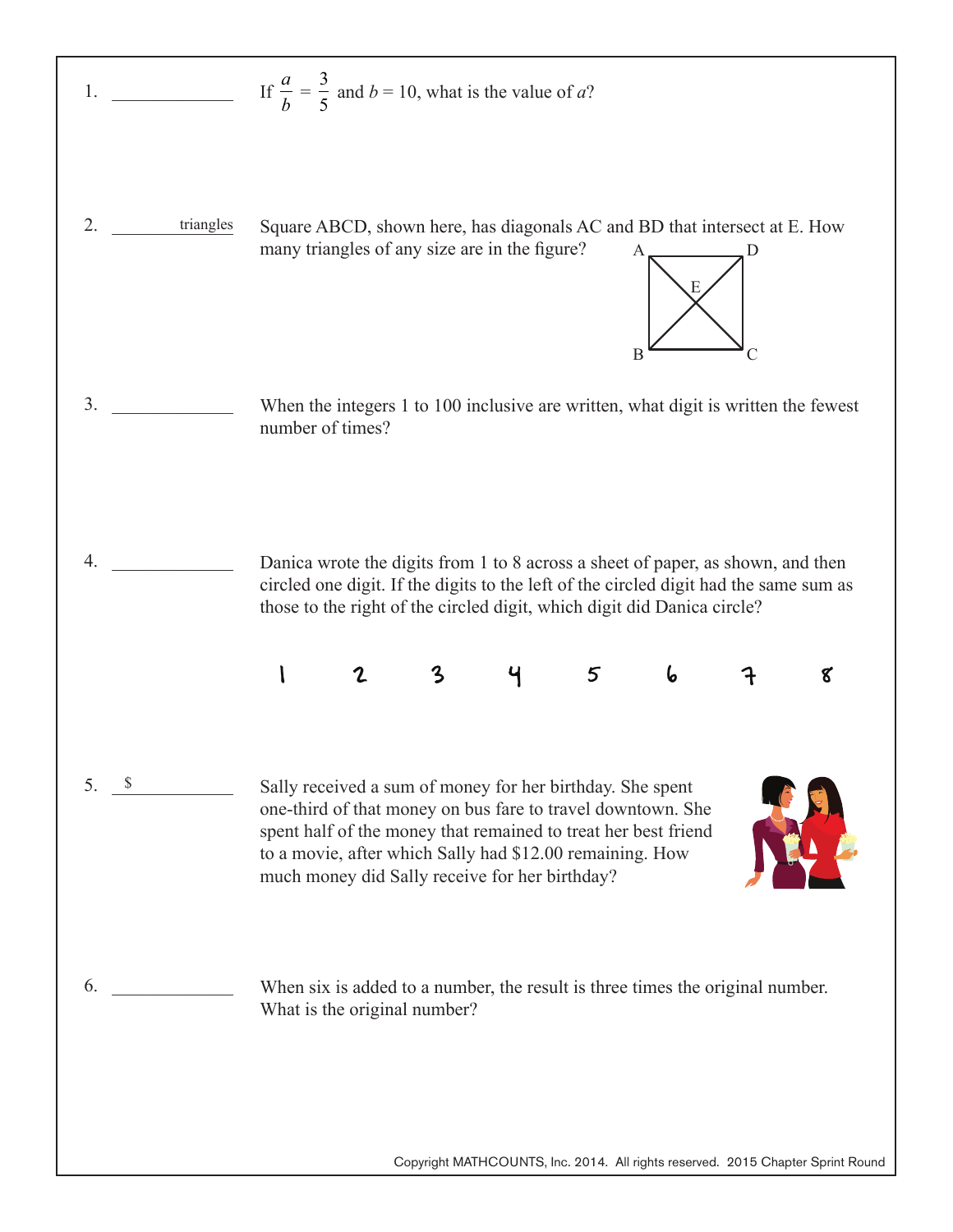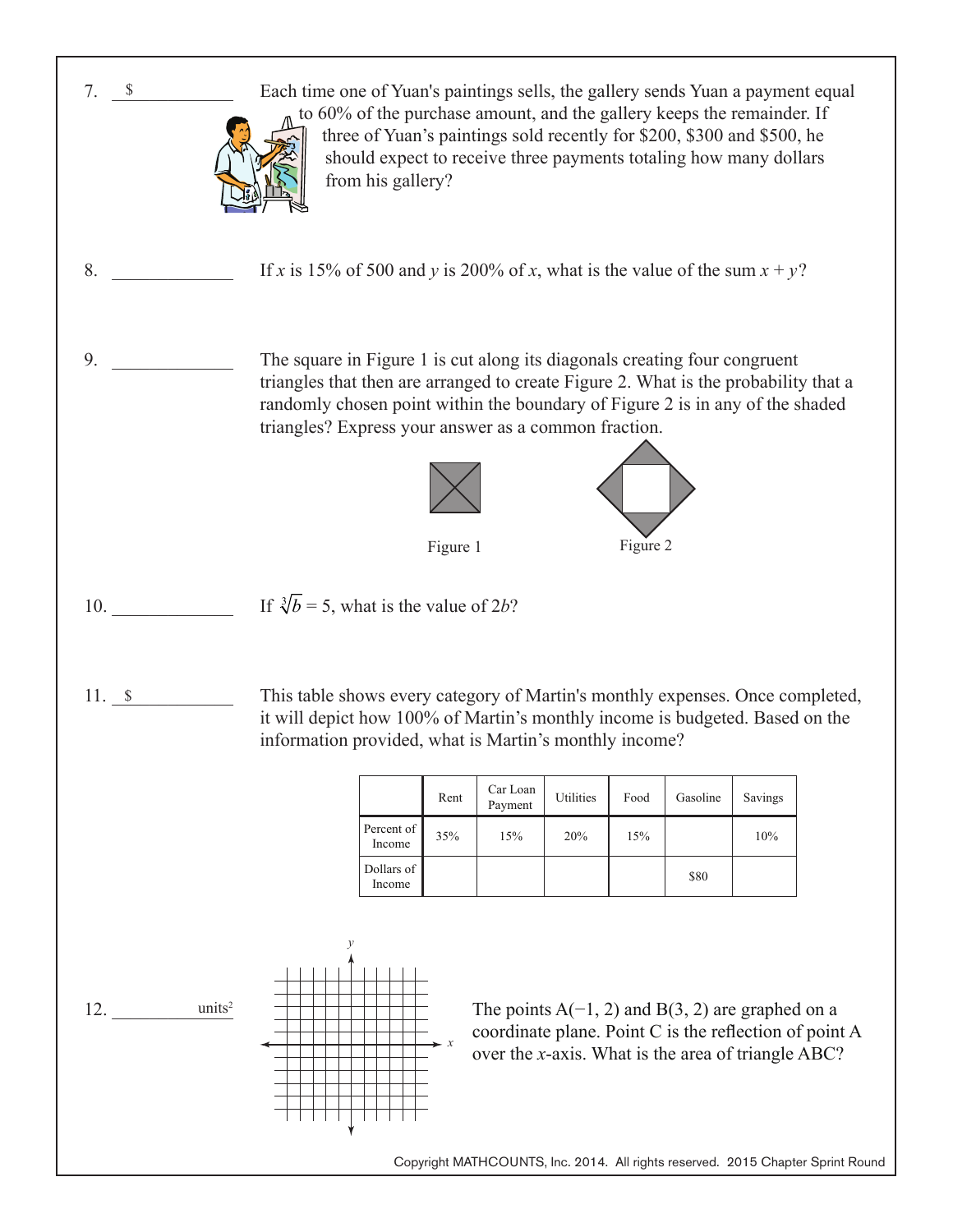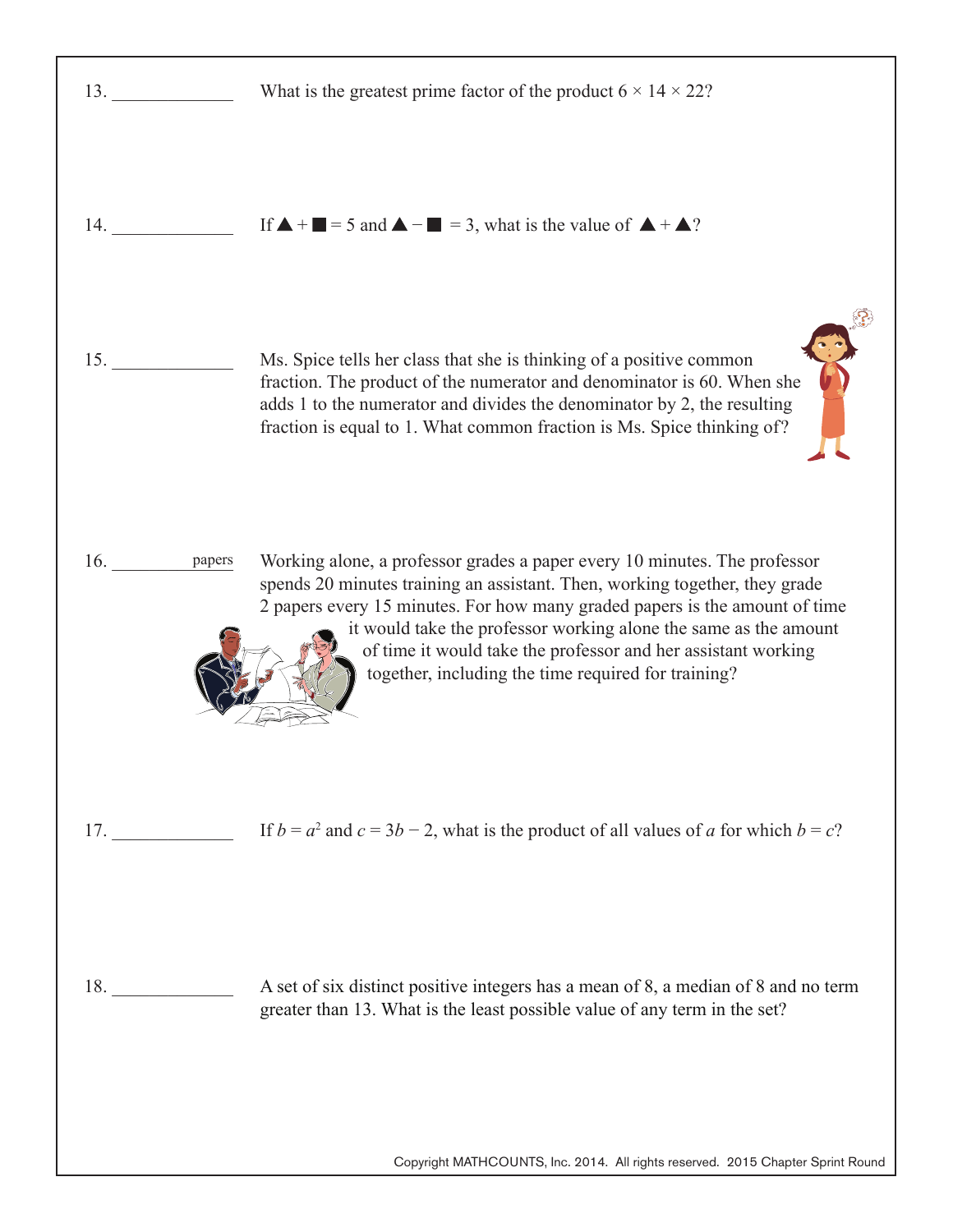| 20.                       | Segment XY is drawn parallel to the base of triangle ABC. If the<br>area of trapezoid BCYX is 10 units <sup>2</sup> and the area of triangle AXY<br>is 8 units <sup>2</sup> , what is the ratio of XY to BC? Express your answer<br>as a common fraction.<br>B                                       |
|---------------------------|------------------------------------------------------------------------------------------------------------------------------------------------------------------------------------------------------------------------------------------------------------------------------------------------------|
| 21.                       | What is the greatest possible absolute difference between the mean and the<br>median of five single-digit positive integers? Express your answer as a common<br>fraction.                                                                                                                            |
| 22.                       | If f is a function such that $f(f(x)) = x^2 - 1$ , what is $f(f(f(f(3))))$ ?                                                                                                                                                                                                                         |
| 23.                       | If the sum of an arithmetic progression of six positive integer terms is 78, what is<br>the greatest possible difference between consecutive terms?                                                                                                                                                  |
| units <sup>2</sup><br>24. | Points A, B and C have coordinates $(-4, 2)$ , $(1, 2)$ and<br>$(-1, 5)$ , respectively. If triangle ABC is reflected across<br>the y-axis, what is the area of the region that is the<br>intersection of triangle ABC and its reflection? Express<br>your answer as a decimal to the nearest tenth. |
|                           | Copyright MATHCOUNTS, Inc. 2014. All rights reserved. 2015 Chapter Sprint Round                                                                                                                                                                                                                      |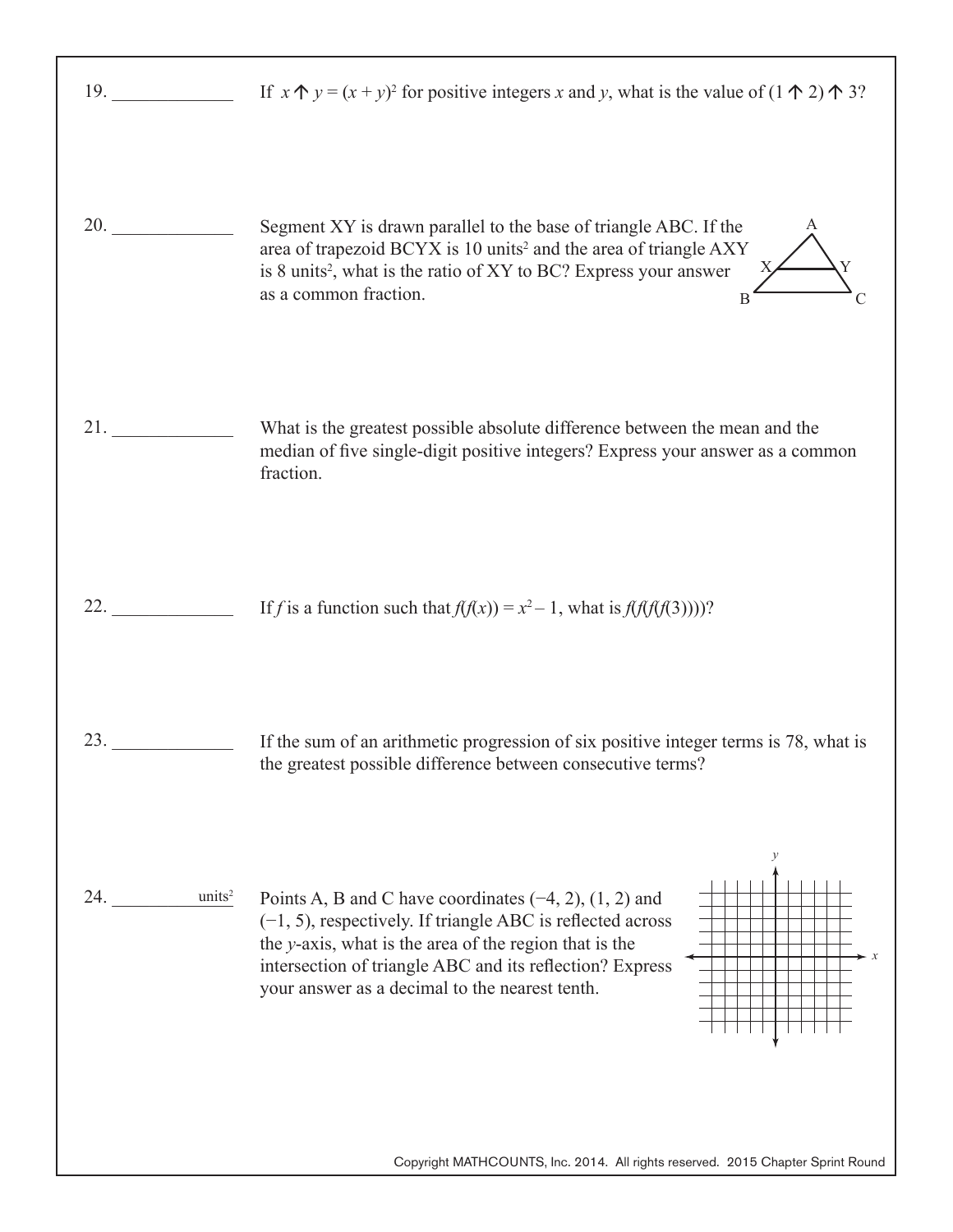